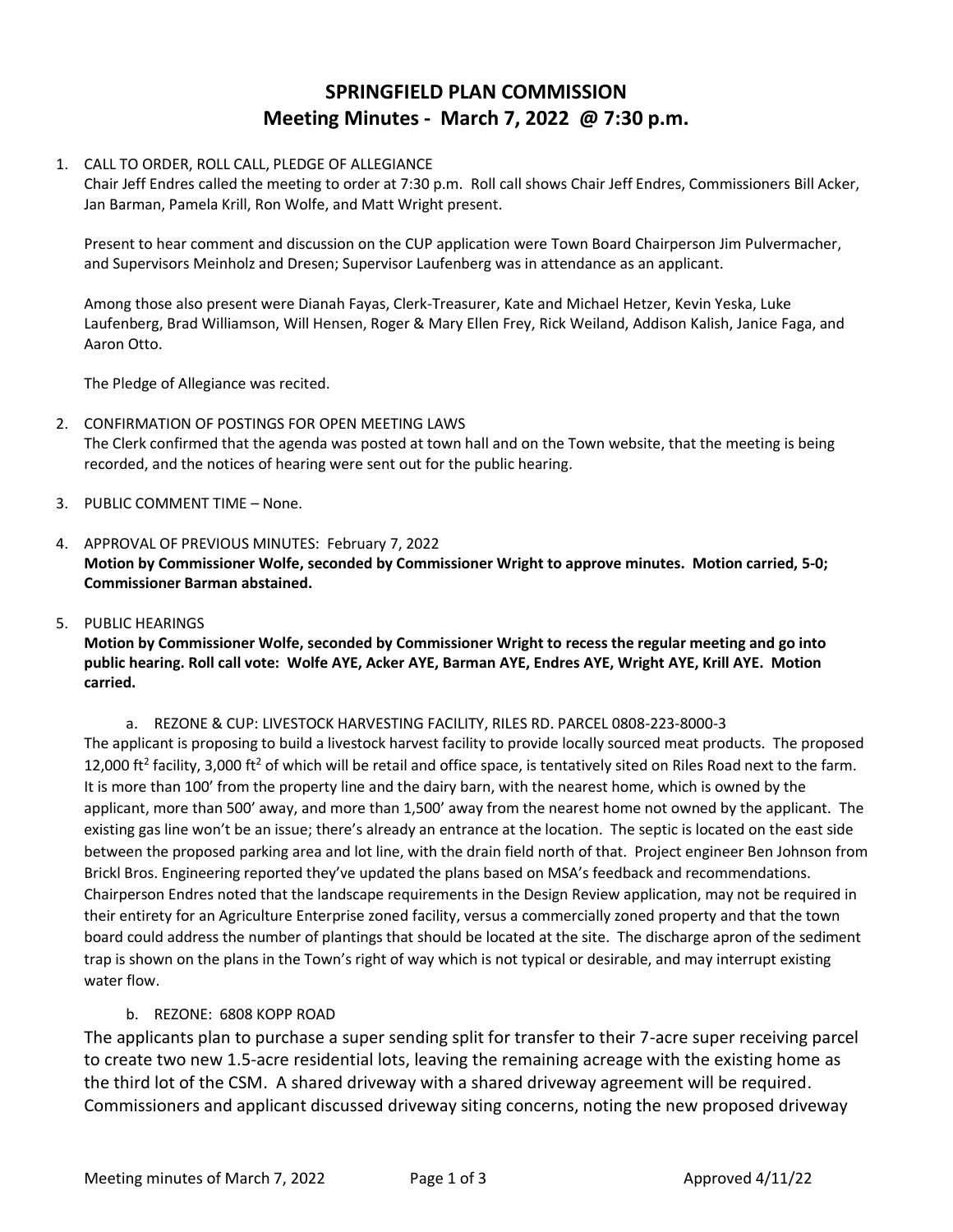will have better sight distance than the existing driveway and actual traffic speed is less than posted as people are slowing for the corner.

**Motion by Commissioner Wolfe, seconded by Commissioner Acker to adjourn the public hearing and return to the regular meeting. Roll call vote: Wolfe AYE, Acker AYE, Barman AYE, Endres AYE, Wright AYE, Krill AYE. Motion carried.**

- 6. CSM & REZONE (RH2-SFR) UTILIZING THE TDR PROGRAM: 6808 KOPP ROAD **Motion by Commissioner Wright, seconded by Commissioner Wolfe to approve the CSM and rezone. Motion carried, 6-0.**
- 7. CSM, REZONE (A1-EX TO AE & AG), CUP & DESIGN REVIEW: LIVESTOCK HARVEST FACILITY, RILES RD. PARCEL 0808- 223-8000-3

**Motion by Commissioner Krill, seconded by Commissioner Wright to approve contingent on moving the sediment basin discharge and providing siting information on septic and well, and a 30-year CUP term. Motion carried, 6-0.**

8. CSM & REZONE (A-1(EX) TO SFR & AG): 5827 COUNTY HWY. P, CREATE 3 RESIDENTIAL LOTS & RESIZE/SEPARATE EXISTING FARM HOUSE

Commissioners looked at MSA's review of plans submitted in response to the February 7<sup>th</sup> action of the Plan Commission, as well as a set of plans that were updated based on MSA's review. The applicant reported the County required the farm stead lot be accessed from the south field road, rather than attaching to the shared drive. No retaining walls are needed; the 12% grade can be met. The Plan Commission asked the applicant to install bump outs on the shared drive instead of building the first turnaround, noting there appeared to be a typo (100' vs. 1,000') in MSA's report referencing the driveway ordinance as requiring bump outs every 400' for driveways greater than 100'. (NOTE: the report referenced the driveway ordinance accurately; bump outs are required for driveways over 100'.) Commissioners recommended building the first portion of the shared drive with heavier capacity to accommodate farm equipment that will be sharing that portion of the drive.

**Motion by Commissioner Krill, seconded by Commissioner Wolfe to refer to the town board as the contingencies in MSA's report have been met, with correction of MSA's report to 1,000'. Motion carried, 6-0.**

- 9. DISCUSSION—REZONE (C-2 TO COM) & DESIGN REVIEW, SIERRA CONCEPTS, LOT 13 INDUSTRIAL PARK The applicant is working on a plan for two buildings. Plat notes require water from the lot to drain to Darlin Drive so no ponds are expected to be needed.
- 10. DISCUSSION—REZONE (C-2 TO COM) & DESIGN REVIEW, KALISH MASONRY, 7365 DARLIN DR. The applicant is relocating his business and would like to build one new 3,350 ft<sup>2</sup> building for office space in the north east corner of the parcel. The applicant understands the parcel will have to be brought into compliance with current Design Review standards for commercial properties and that screening will be needed.
- 11. PLAN COMMISSION APPLICANT INTERVIEWS AND RECOMMENDATIONS Richard Weiland, an adjunct professor at UW College of Engineering, has been a resident of the town for 37 years and brings a wealth of experience to the Commission. **Motion by Commissioner Wright, seconded by Commissioner Barman to recommend Richard Weiland to the Town Chairman for appointment to the Plan Commission. Motion carried, 6-0.**
- 12. OLD BUSINESS

b. CSM & REZONE: TOP SHELF ENTERPRISES, 7311-7327 DARLIN DR., C-2 TO COM The applicants have submitted a request for a 30-day extension to their CSM and rezone request. **Motion by Commissioner Acker, seconded by Commissioner Wolfe to grant the request to extend the 90-day CSM application by 60 days. Motion carried, 6-0.**

c. ZONING ORDINANCE AMENDMENT: KENNEL SETBACKS